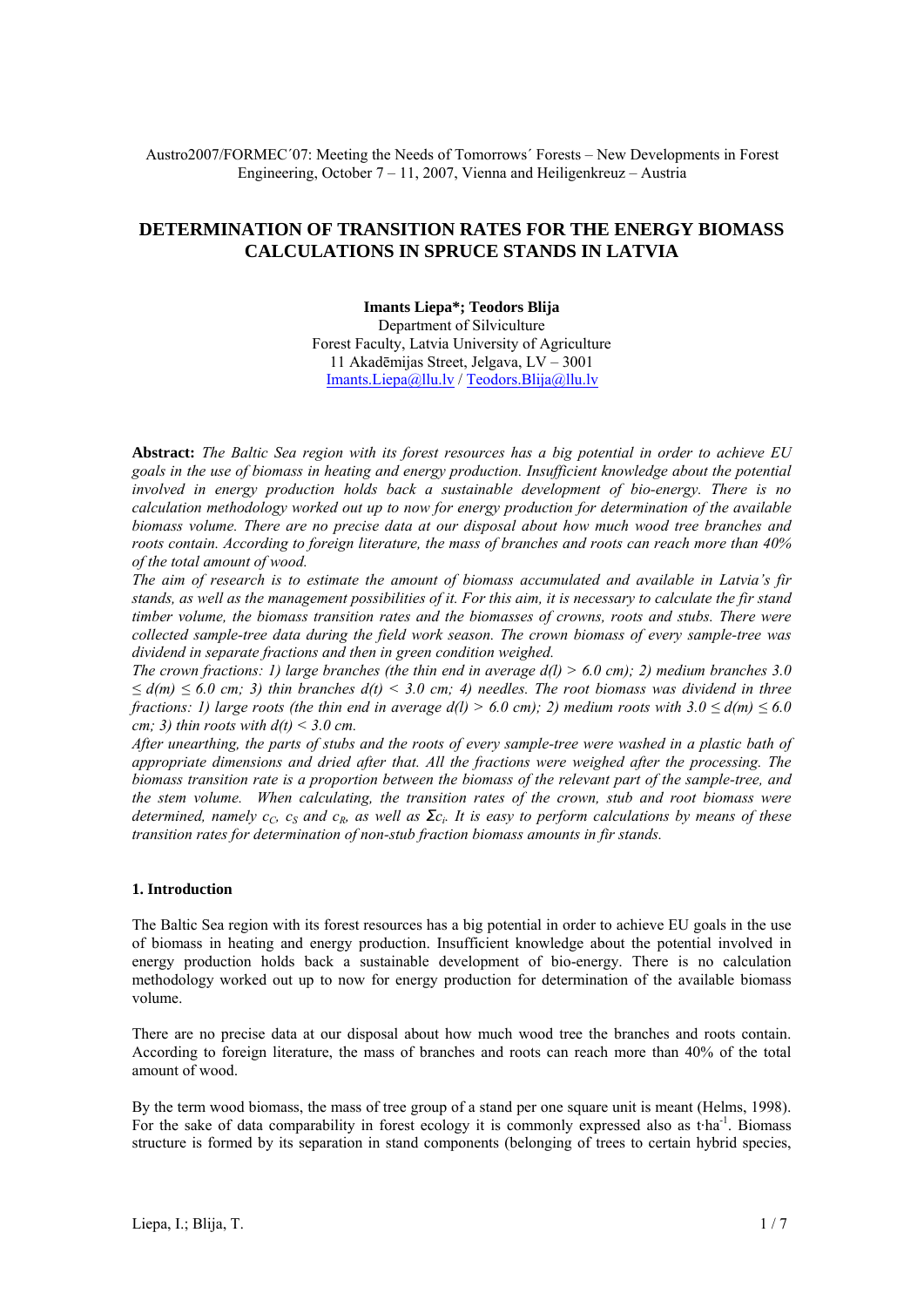stages) and fractions (stems, branches, needles (leaves), stumps, roots), but in the groups of stands - also by the site quality index and age classes, thickness and other groups of stands. A demand for stem fraction evaluation in volume units has been existing through centuries, usually it is  $m<sup>3</sup>·ha<sup>-1</sup>$ . Therefore, many convenient and precise methods of determining the volume of separate tree stems and the stand total volume of tree groups have been developed in forest inventory (Philip, 1994). Then, knowing the wood density values offered by wood science (Уголев, 2001), it is possible to re-calculate the volume into mass units. The situation is radically different in determination of the non-stem fraction biomass, where this methodological solution is not suitable due to the non-fraction volume calculation difficulties.

It is generally known that forests are the main producer of wood among the land ecosystems. The nonstem fraction biomass contains a considerable part of tree stand wood that can reach 40% and more. However, the methodology of determining this part of biomass has been worked out incompletely by now. The relatively small use of the non-stem biomass up to now has not facilitated obtaining of more precise data on this part of tree stand. It is why the information being at the disposal of many countries including Latvia, relating the volume of this forest resource, could be considered as fragmentary. The aim of this work is to fill up the gap by completing the following tasks:

- evaluation of the fir stand total volume:
- determination of the transition rate of non-stem fraction biomass;
- calculation of the biomass of stems, branches, needles, stumps, roots and the total fir stand biomass.

#### **2. Methodology and material**

Stem fraction biomass is expressed by formula (1)

$$
M_{st} = \varphi \cdot V \tag{1}
$$

where  $M_{st}$ ,  $\varphi$  and V are the stem fraction biomass in t, the wood density rate in t·m<sup>-3</sup> and the total volume in  $m^3$ .

Fir stand total volume of the state level is taken from the forest inventory data of 01.01.05 available at State Forest Service of Ministry of Agriculture (Боровиков and Уголев, 1989). Wood density depends on moisture in wood. In our case, the density of freshly cut wood is aplicable, for fir which is  $\varphi = 0.794$ . t·m-3 (Уголев, 2001).

For the calculation of non-stem fraction biomass, the transition rates  $c_i$  have been used. The transition rate is i-proportion of that fraction biomass  $M_i$  and the total volume V, which is expressed by  $t \cdot m^3$ . Therefore, multiplication of the rate  $c_i$  with stem volume or the total stand volume is biomass of the relevant tree or part of the stand, expressed in mass units. Values of  $c_i$  for Latvia's conditions have been unknown so far. Therefore, we have determined them empirically by the sample tree method, separating biomass in the fractions of branches, needles, stumps and roots. Volume of the sample tree stems v has been calculated by formula (2) (Forest Sector in Latvia, 2005):

$$
v = \psi \cdot h^{\alpha} d^{\beta \lg h + \varphi} \tag{2}
$$

Where v, d and h are the stem volume in m<sup>3</sup>, the breast-height diameter in cm and the height in m. Ψ,  $\alpha$ ,  $\beta$ and φ are the stem capacity rates for fir:  $\Psi = 2.3106 \cdot 10^{-4}$ ;  $\alpha = 0.78193$ ;  $\beta = 0.34175$ ;  $\phi = 1.18811$ .

Branch fraction includes also the green and the dry branches. After sorting, all the branches were packed and weighed by using the movable hanging scele KERN HCB 100K200 with weighing possibility range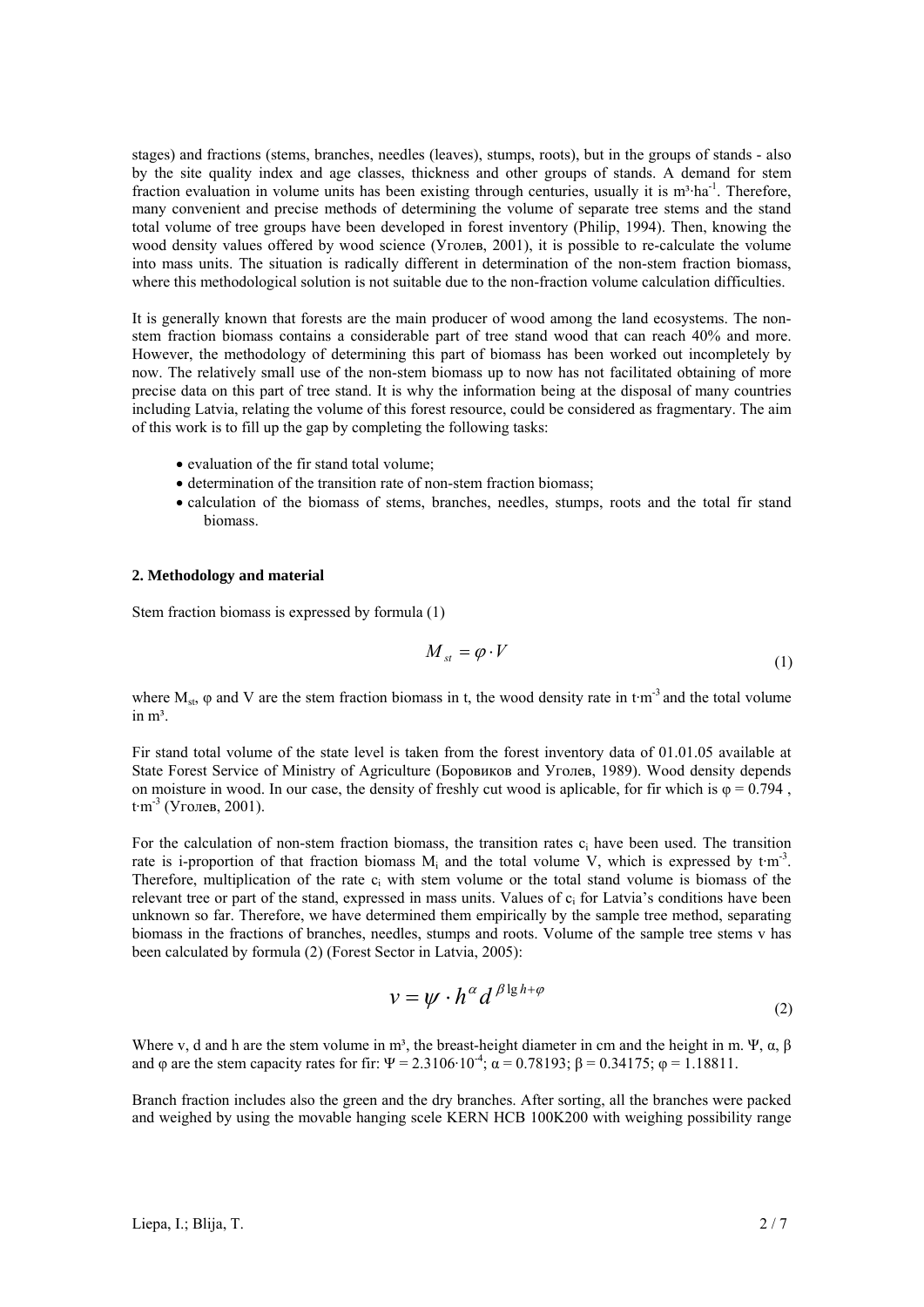from 0.2 up to 100.0 kg. The green branches were weighed together with needles. The diference between this total mass and the needles' mass is the green branches' mass.

Needle mass was determined indirectly by using the sample branch method. 5 sample branches were cut from each sample tree, which have been weighed before, and for the purpose of the control – also after de-needling. Needles of the sample branches were weighed by using the scale KERN MH 5K5 with digit value 5 g. When selecting the sample branches, the condition strictly observed was the branches should have been cut from the upside of the cut-down tree, on the line that was parallel to the tree growing line. Attachment places of the sample branches: attachment place of the first branch is in the distance of 0.2l from the beginning of the first green branch  $(l =$  crown length in m); place of the second branch – in the distance of 0.2l from the top bud; place of the third branch – exactly in the middle of the crown; place of the forth branch – midpoint between the first and the third branch; place of the fifth branch - midpoint between the third and the second branch. Needle mass of the whole crown was calculated proportionally to the total mass of green branches by using the total mass of non-needled sample trees and the needles masses of these branches.

Unearthing of roots is technically the most complicated stage of research execution. It demands long and careful work in order to minimize amount of roots left in soil. Fir has a superficial and large roots system which extends the crown projection boundaries far away. A complete unearthing of roots system is not efficient due to the considerable time and labour consuming. A high probability is that a small part of the minor roots would be left in soil. Roots of the sample trees were unearthed by tracking them individually.

Stem consists of the superficial part and the part in earth. By the last one, the monolithic part, undifferentiated in separate roots, is meant. After unearthing, the part of stem and the roots previously being in earth of every sample tree were carefully washed in a plastic bath of appropriate size, then dried and weighed.

For mathematical processing of the empiric material the graphical and analytical methods were used (State Forest Service Riga, 2005) by taking opportunities of the computer program MS Excel (Liepa, 1996).

The material of sample trees have been collected in spruce stands (Oxalidosa, Myrtyllosa-Polytrichosa and Myrtyllosa mel) thus representing the most common fir growing condition types. It should be emphasized that no diferences have been noticed during the whole season of field works.

The total number of sample trees  $-21$ , so in different growing conditions  $-7$ . This number results from a conclusion that at least 7 corelogram points are needed for a quantitative description of biomass grouping specifics of various size trees of one stand in a form of regression equation, and these points are more or less evenly distributed in the definition area empirically represented by the argument.

Location area of sample trees – regions of Dobele, Jelgava and Bauska and the middle part of Latvia. Site quality index of stands -  $I^a$ , I and II, thickness – 0.6 – 0.8, age – middle age, maturity stands and adult tree stands, and hybrid and layering – various. Trees of the first and the second layer as well as trees of different G. Craft classes are represented by the sample trees. The foreign authors' research and our previous researches in Latvia show that the total tree biomass and its fractional separation is determined mainly by the tree breast-height diameter. So the selection of sample trees in each stand has been carried out in the interval  $d_{min} \leq d_i \leq d_{max}$ , trying to represent the I, II and III G. Craft classes (utmost in proportions 2:3:2). The conclusion on dependence of the tree biomass volume on the breast-height diameter has been used also in order to check the quality of field works (Figure 1).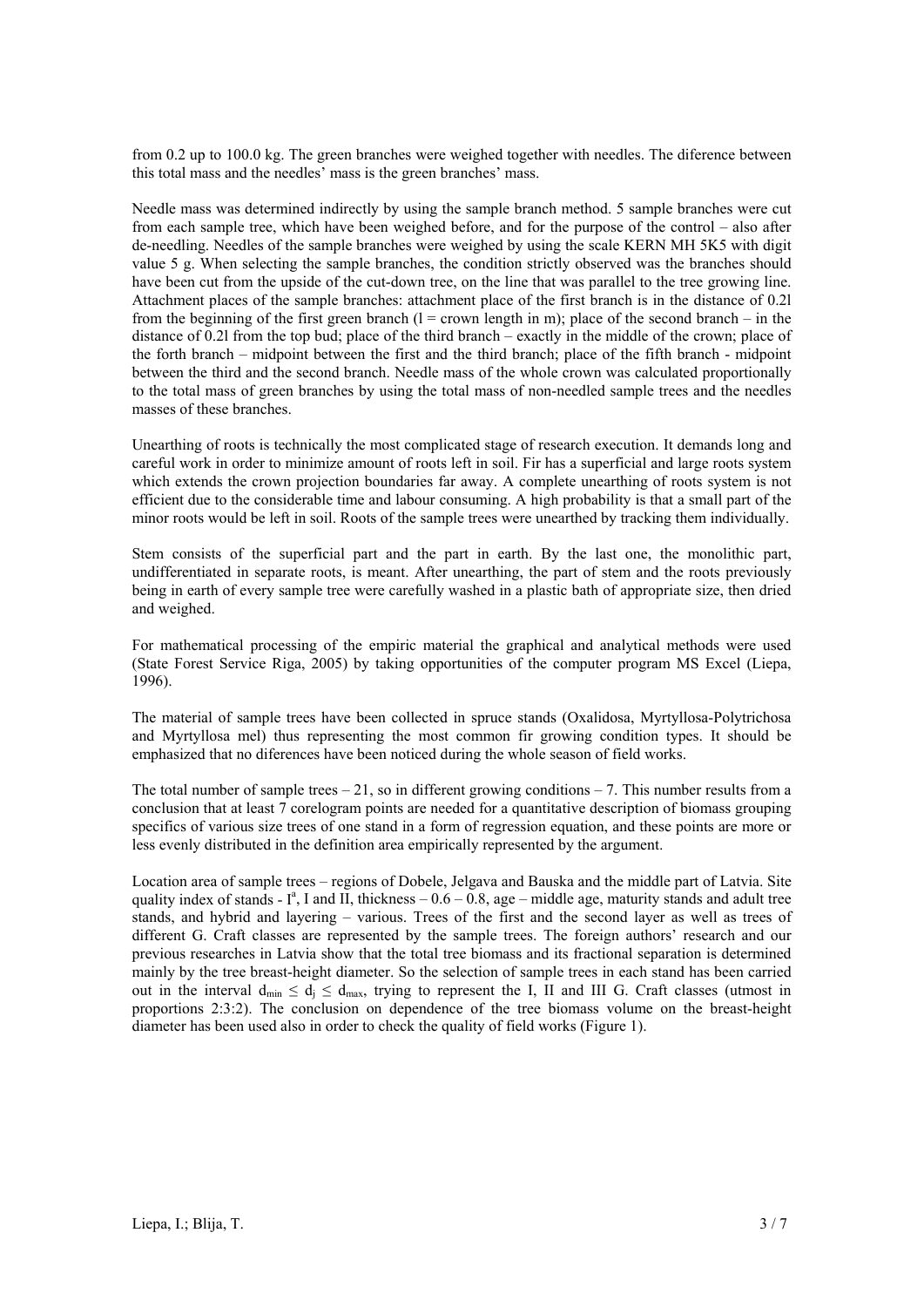

**Breast hight diameter,cm**

**Figure 1: The quality control for non-stem biomass data collection.** 

As the empiric points excluding two of them, are grouping densily along the adjustment curve, it may be considered that the data of sample trees have been collected strictly observing the methodological rules. Separation of the chosen sample trees and the evaluation data are shown in Table 1:

|                |      |      | Branches without needles, kg |       |      | Needles, | Stumps, | Roots, kg |
|----------------|------|------|------------------------------|-------|------|----------|---------|-----------|
|                | d,   | h.   | total                        | green | dry  | kg       | kg      |           |
| No.            | cm   | m    |                              |       |      |          |         |           |
|                | 20.7 | 18.6 | 52.1                         | 50.1  | 2.0  | 63.7     | 22.0    | 61.6      |
| $\overline{2}$ | 26.4 | 27.5 | 62.9                         | 62.4  | 0.5  | 94.4     | 48.2    | 96.4      |
| 3              | 31.8 | 27.7 | 51.4                         | 34.4  | 17.0 | 161.9    | 91.6    | 255.7     |
| 4              | 40.4 | 25.1 | 221.5                        | 213.1 | 8.4  | 84.5     | 91.4    | 371.8     |
| 5              | 23.6 | 20.6 | 35.7                         | 29.7  | 6.0  | 39.4     | 33.6    | 48.1      |
| 6              | 20.7 | 16.1 | 17.5                         | 11.1  | 6.4  | 49.1     | 24.2    | 53.4      |
| 7              | 26.4 | 21.8 | 50.5                         | 38.9  | 11.6 | 46.5     | 29.0    | 72.8      |
| 8              | 26.5 | 19.9 | 87.0                         | 82.6  | 4.4  | 78.7     | 30.0    | 73.0      |
| 9              | 12.1 | 11.1 | 8.7                          | 8.1   | 0.6  | 8.0      | 4.2     | 11.2      |
| 10             | 42.4 | 31.3 | 179.6                        | 150.6 | 29.0 | 56.8     | 117.4   | 269.6     |
| 11             | 27.7 | 20.1 | 94.8                         | 87.4  | 7.4  | 70.4     | 35.4    | 87.6      |
| 12             | 12.7 | 13.9 | 14.3                         | 13.0  | 1.3  | 15.9     | 8.0     | 24.2      |
| 13             | 18.8 | 13.0 | 35.3                         | 32.5  | 2.8  | 30.4     | 17.2    | 59.4      |
| 14             | 15.6 | 14.7 | 23.8                         | 21.8  | 2.0  | 30.9     | 14.0    | 38.5      |
| 15             | 33.7 | 22.2 | 240.2                        | 220.6 | 19.6 | 65.9     | 59.8    | 129.6     |
| 16             | 42.7 | 24.7 | 438.2                        | 424.7 | 13.5 | 261.4    | 117.8   | 378.4     |
| 17             | 24.5 | 23.5 | 59.5                         | 55.9  | 3.6  | 52.6     | 29.2    | 58.0      |
| 18             | 17.5 | 17.5 | 22.5                         | 19.1  | 3.4  | 14.0     | 10.6    | 42.0      |
| 19             | 8.0  | 19.2 | 4.3                          | 3.1   | 1.2  | 1.7      | 1.6     | 3.6       |
| 20             | 22.6 | 17.8 | 43.1                         | 39.0  | 4.1  | 33.9     | 39.5    | 28.0      |
| 21             | 10.8 | 9.6  | 4.7                          | 4.5   | 0.2  | 25.7     | 3.5     | 9.2       |

**Table 1: The characteristic of sample trees** 

It follows out of the Table that the breast-height diameter of the sample trees is represented in the interval of  $d_{\text{min}} = 8.0$  cm and  $d_{\text{max}} = 42.7$  cm, height –  $\bar{h}_{\text{min}} = 9.6$  m and  $h_{\text{max}} = 31.3$  m.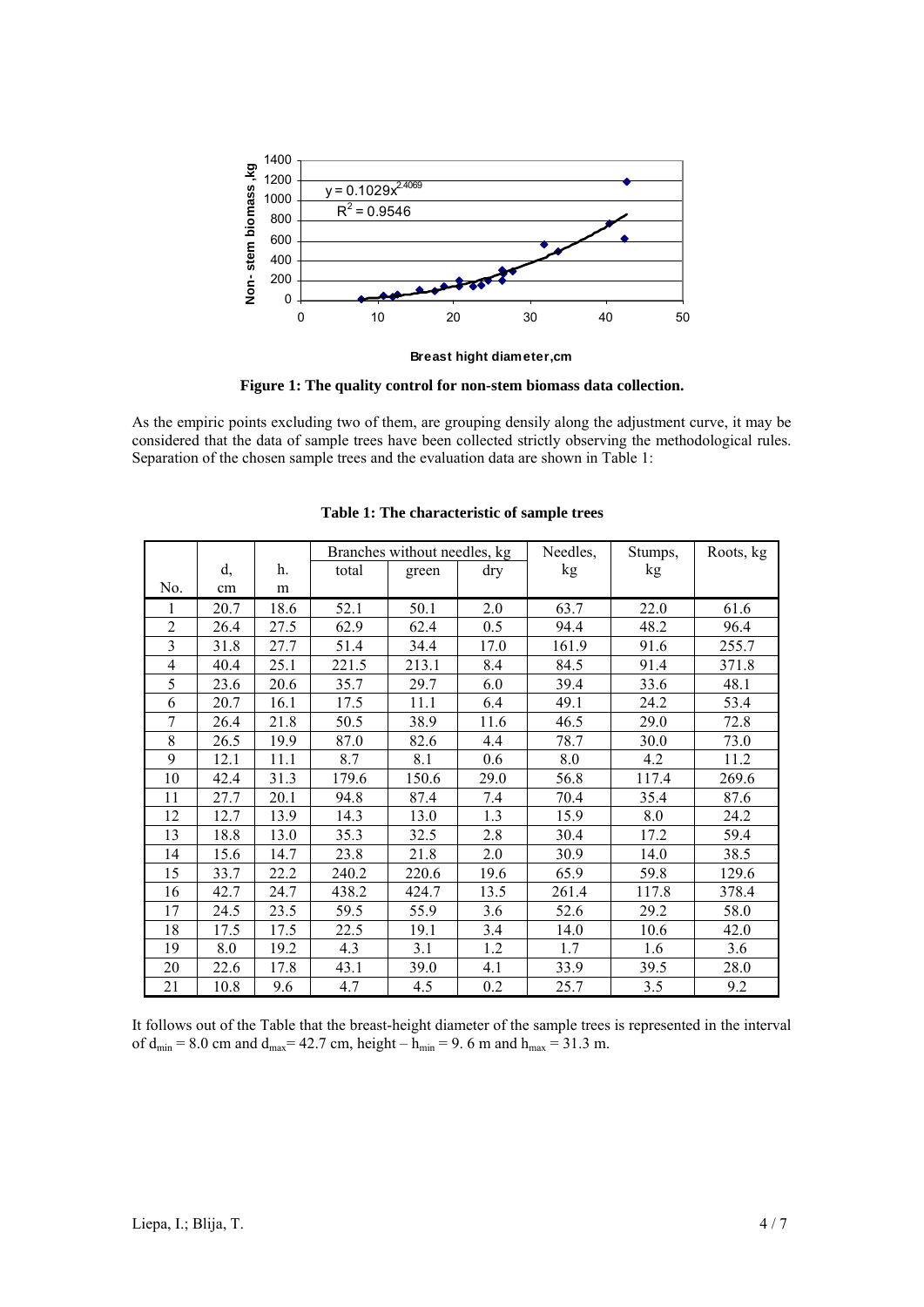## **3. Results and discussion**

The transition rate values of branches, needles, stumps, roots  $(c_Z, c_{Sk}, C_C, C_S)$  and the total non-stem biomass ( $\Sigma$ C<sub>i</sub>) are shown in Table 2.

|                  | $\mathcal{V}$  | Factors |                                |         |         |              |  |  |
|------------------|----------------|---------|--------------------------------|---------|---------|--------------|--|--|
| No.              | m <sup>3</sup> | $c_{Z}$ | $c_{\scriptscriptstyle Sk}^{}$ | $c_{C}$ | $c_{S}$ | $\Sigma c_i$ |  |  |
|                  | 0.30964        | 0.16826 | 0.20572                        | 0.07105 | 0.19894 | 0.64398      |  |  |
| $\overline{2}$   | 0.75419        | 0.08340 | 0.12517                        | 0.06391 | 0.12782 | 0.40030      |  |  |
| 3                | 1.04073        | 0.04939 | 0.15556                        | 0.08801 | 0.24569 | 0.53866      |  |  |
| $\overline{4}$   | 1.36497        | 0.16227 | 0.06191                        | 0.06696 | 0.27239 | 0.56353      |  |  |
| 5                | 0.43522        | 0.08203 | 0.09053                        | 0.07720 | 0.11052 | 0.36028      |  |  |
| 6                | 0.25921        | 0.06751 | 0.18942                        | 0.09336 | 0.20601 | 0.55631      |  |  |
| 7                | 0.56181        | 0.08989 | 0.08277                        | 0.05162 | 0.12958 | 0.35385      |  |  |
| 8                | 0.50358        | 0.17276 | 0.15628                        | 0.05957 | 0.14496 | 0.53358      |  |  |
| 9                | 0.07151        | 0.12166 | 0.11187                        | 0.05873 | 0.15662 | 0.44888      |  |  |
| 10               | 2.01177        | 0.09035 | 0.02857                        | 0.04682 | 0.13401 | 0.31361      |  |  |
| 11               | 0.54827        | 0.17291 | 0.12840                        | 0.06457 | 0.15978 | 0.52566      |  |  |
| 12               | 0.10002        | 0.14297 | 0.15896                        | 0.07998 | 0.24195 | 0.62386      |  |  |
| 13               | 0.17126        | 0.20612 | 0.17751                        | 0.10043 | 0.34685 | 0.83091      |  |  |
| 14               | 0.14792        | 0.16090 | 0.20890                        | 0.09465 | 0.26028 | 0.72472      |  |  |
| 15               | 0.85972        | 0.27939 | 0.07665                        | 0.06956 | 0.15075 | 0.57635      |  |  |
| 16               | 1.44796        | 0.29910 | 0.17842                        | 0.08136 | 0.26133 | 0.81622      |  |  |
| 17               | 0.54601        | 0.10897 | 0.09634                        | 0.05348 | 0.10623 | 0.36501      |  |  |
| 18               | 0.21908        | 0.10270 | 0.06390                        | 0.04838 | 0.19171 | 0.40669      |  |  |
| 19               | 0.06858        | 0.06270 | 0.02479                        | 0.02333 | 0.05249 | 0.16331      |  |  |
| 20               | 0.33802        | 0.12751 | 0.10029                        | 0.11686 | 0.08283 | 0.42748      |  |  |
| 21               | 0.05088        | 0.09238 | 0.50514                        | 0.06879 | 0.18083 | 0.84714      |  |  |
| $\overline{c}_i$ |                | 0.13539 | 0.13939                        | 0.07041 | 0.17912 | 0.52478      |  |  |

**Table 2: Biomass expansion factors** 

The transition rates sum  $\Sigma C_i$  of the sample trees biomass fraction and the breast-height diameter (Figure 2) are mutually independent features (this refers also to the rates of particular fractions). Dispersion of the empiric points in corelogram is relatively wide. It is explained by the dendrometric, phytocenotic and edaphic variety characteristic to the sample group of sample trees which was chosen on purpose in order to represent Latvia's fir stands as much appropriate as possible. A conclusion following out of the Fig 2 allows using the mean values of transition rates in the non-stem biomass calculation of stands and its groups, which considerably simplifies evaluation of the biomass of stands, because only one initial parameter – total volume of the relevant stand or the group of stands - is needed to determine the total biomass or the biomass of its particular fractions.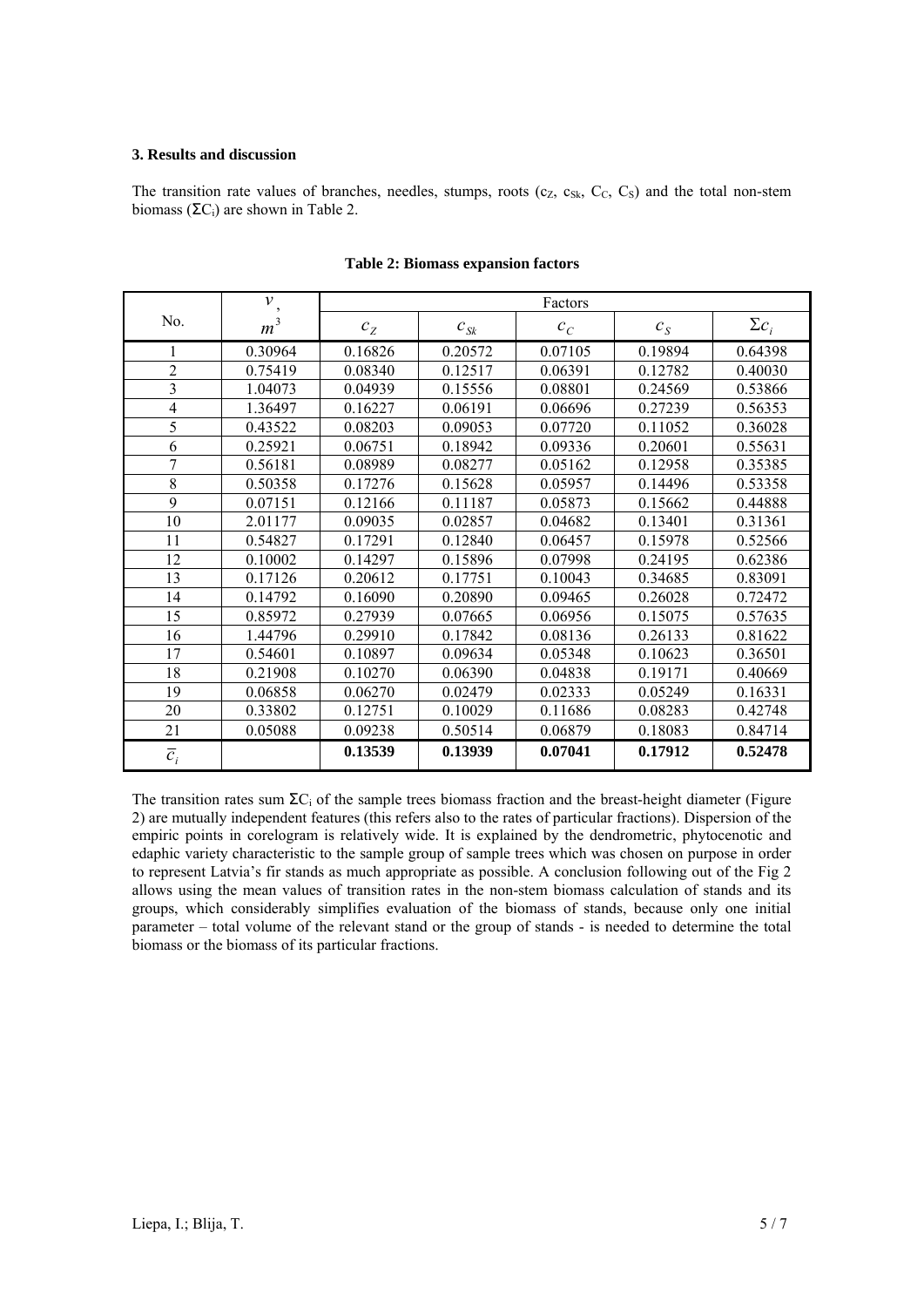

**Figure 2: Correlation between an expansion factors sum and stem diameter** 

Biomass calculation of fir stands in Latvia according to site quality index classes is shown in Table 3.

| Site quality<br>index. | Volume<br>m <sup>3</sup> | mlj.t<br>Biomass, |          |         |        |        |         |  |
|------------------------|--------------------------|-------------------|----------|---------|--------|--------|---------|--|
|                        |                          | stems             | branches | needles | stumps | roots  | total   |  |
| Ta                     | 8562380                  | 6.799             | 1.159    | 1.194   | 0.603  | 1.534  | 11.289  |  |
|                        | 43219922                 | 34.317            | 5.852    | 6.024   | 3.043  | 7.742  | 56.978  |  |
| $_{\rm II}$            | 29359041                 | 23.311            | 3.975    | 4.092   | 2.067  | 5.259  | 38.704  |  |
| Ш                      | 6274406                  | 4.982             | 0.849    | 0.875   | 0.442  | 1.124  | 8.272   |  |
| IV                     | 1309380                  | 1.040             | 0.177    | 0.183   | 0.092  | 0.235  | 1.727   |  |
| V                      | 87333                    | 0.069             | 0.012    | 0.012   | 0.006  | 0.016  | 0.115   |  |
| $V^a$                  | 7835                     | 0.006             | 0.001    | 0.001   | 0.001  | 0.001  | 0.010   |  |
| Total                  | 88820297                 | 70.524            | 12.025   | 12.381  | 6.254  | 15.911 | 117.095 |  |
| $\%$                   |                          | 60.2              | 10.3     | 10.6    | 5.3    | 13.6   | 100.0   |  |

**Table 3: The volume and biomass of spruce forests in Latvia** 

The total biomass volume in Latvia is 117.095 million t, from which 70.524 million t or 60.2% is the stem fraction part, and 46.571 million t or 39.8% - non-stem fraction part. As the total area of fir stands in Latvia is 515322.2 ha (Уголев, 2001), so 227,2 t of biomass per 1 ha in average have been accumulated. The branches contain 10.3%, needles -10.6%, stems – 5.3% and roots 13.6% of the total biomass volume (Table 3), which is a potential reserve of the economic use of forest resources.

Currently, more easily accessible biomass parts – branches and needles, which make 20.9%, - are being involved in producing woodchip in Latvia. The performed research allows planning the biomass volume potential for energy obtaining. So it is possible to determine the potentially usable biomass volume for obtaining of energy by planning of logging and determining the cutable wood amount in a spruce stand.

## **4. Conclusions**

The transition rate c<sub>i</sub> values for spruce non-stem biomass fraction (branches, needles, stumps, roots) and the volume correlation between the relevant fraction biomass and stem volume (mean value  $\pm$  standard error) have been calculated: branches  $c_z = 0.13539 \pm 0.01453$ ; needles  $c_{Sk} = 0.13939 \pm 0.02185$ ; stems  $c_c$  =  $0.07095\pm0.00451$ ; roots c<sub>S</sub> = 0.17905 $\pm$ 0.01577; non-stem fractions altogether  $\Sigma$ C<sub>i</sub> = 0.52478 $\pm$ 0.03945.